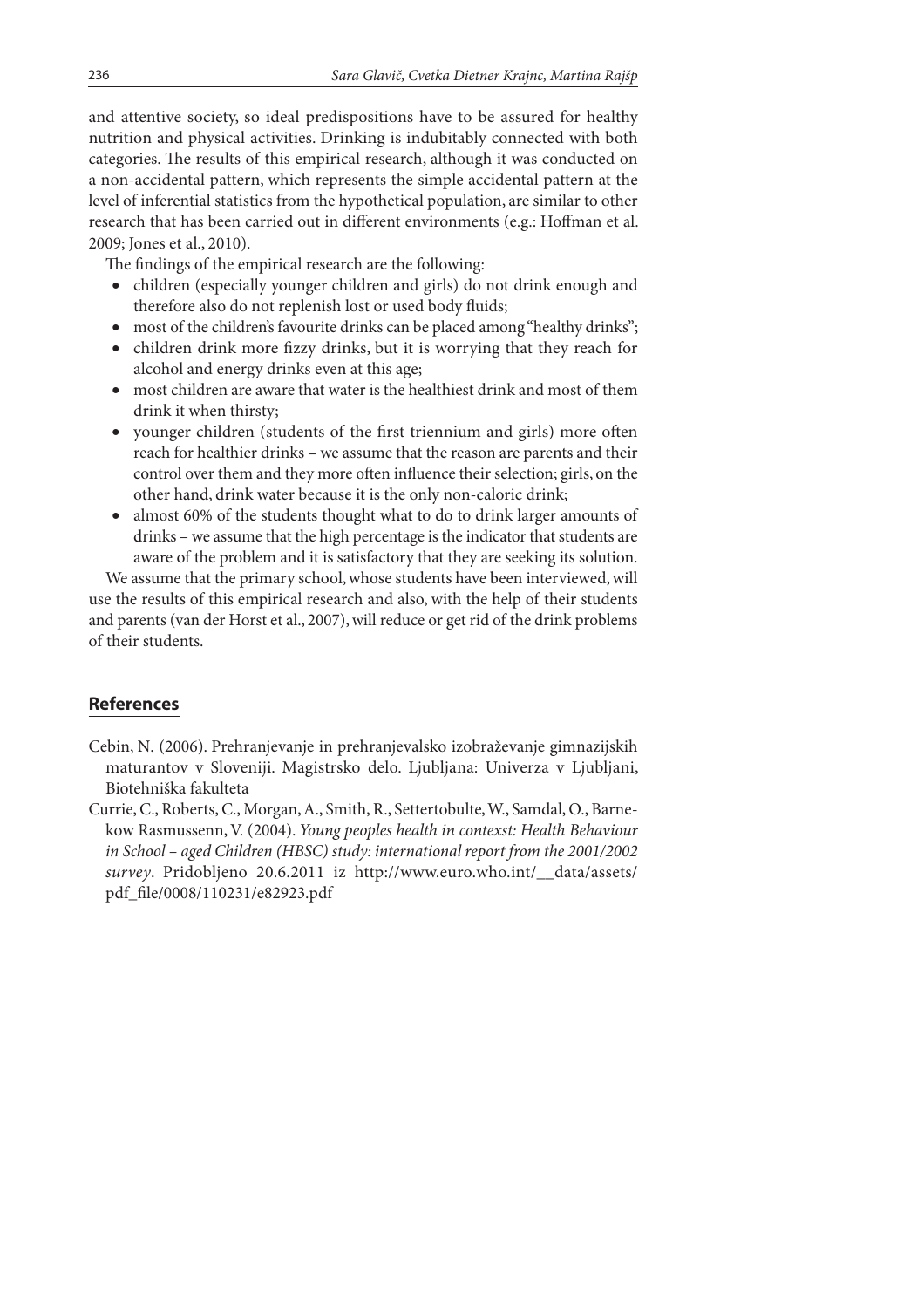- Demory Luce, D., Morales, M., Nicklas, T., Baranowski, T., Zakeri, I., Berenson, G. (2004). Changes in food group consumption patterns from childhood to young adulthood: the Bogalusa heart study. Journal of the Ameriacan Dietetic Association, 104(11), 1684–1691
- Ferriss, T. (2010). The 4 Hour Body. New York: Random House, Inc.
- Frary, C.D., Johnson, R.K., Wang, M.Q. (2004). Children and adolescents choices of foods and beverages high in added sugars are associated with intakes of key nutrients and food groups. Journal of Adolescent Health, 34, 56–63
- French, S.A., Lin, B., Guthrie, J.F. (2003). National trends in soft drink consumption among children and adolescent sage 6 to 17 years: Prevalence, amounts, and sources, 1977/1978 to 1994/1998. Journal of the Ameriacan Dietetic Association, 103, 1326–1331
- Golob, N., Mlakar, S., Ambrožič Dolinšek, J. (2011). Voda in zdrav način življenja. Revija za elementarno izobraževanje, 4(1–2), 35–46
- Guyton, A.C., Hall, J.E. (2011). Guyton and Hall textbook of medical physiology. 12<sup>nd</sup> ed. Philadelphia: Elsevier Saunders
- Hajdinjak, M. (1993). Kaj pa zdravje?. Maribor: Rotis
- Hoffman, J.A., Morris, V., Cook, J. (2009). The Boston middle school corner store initiative: development, implementation, and initial evaluation of a program designed to improve adolescents' beverage – purchasing behaviors. Psichology in the Schools, 46(8), 756–766
- Holford, P. (2000). 100 % zdravi. Ljubljana: Mladinska knjiga
- Jones, S.J., Gonzalez, W., Frongillo, E.A. (2010). Policies that restrict sweetened beverage availability may reduce consumption in elementary – school children. Public Health Nutrition, 13(4), 589–595
- Lovell, C. (2011). Simple ways to reduce the levelss of stress in your life. Pridobljeno 7.2.2011, iz http://www.walesonline.co.uk/news/health-news/2011/02/07/ simple-ways-to-reduce-the-levels-of-stress-in-your-life-91466–28123801/
- Ludwig, D.S., Peterson, K.E., Gormakaer, S.L. (2001). Relation between consumption of sugar-sweetened drinks and childhood obesity: a prospective, observational analysis. Lancet, (357), 505–508
- Nacionalni program prehranske politike za obdobje od 2005 do 2010 (2005). Uradni list RS, št. 39/2005. Ljubljana: Ministrstvo za zdravje RS
- Nielsen, S.J., Popkin, B.M. (2004). Changes in beverage intake between 1977 and 2001. American Journal of Preventive Medicine, 27(3), 205–2010
- Planet of Health. (b.d.) Why do we look for ways of being healthy or why do we desire health?. Pridobljeno 7.2.2011 iz http://www.planetofhealth.eu/index. php?option = com\_content&view = article&id = 54%3Awhy-do-we-look-for-ways-